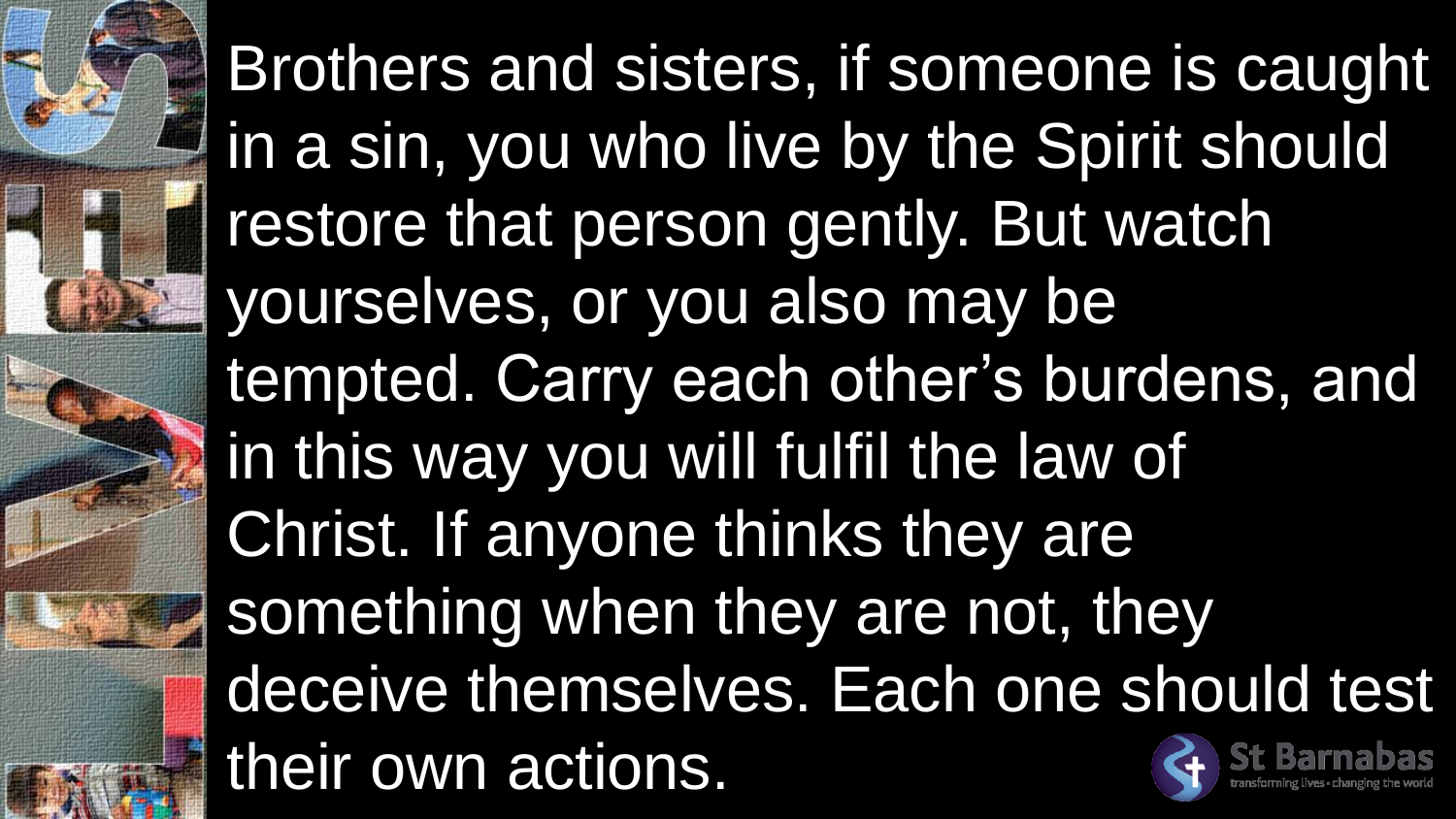Then they can take pride in themselves alone, without comparing themselves to someone else, for each one should carry their own load. Nevertheless, the one who receives instruction in the word should share all good things with their instructor.

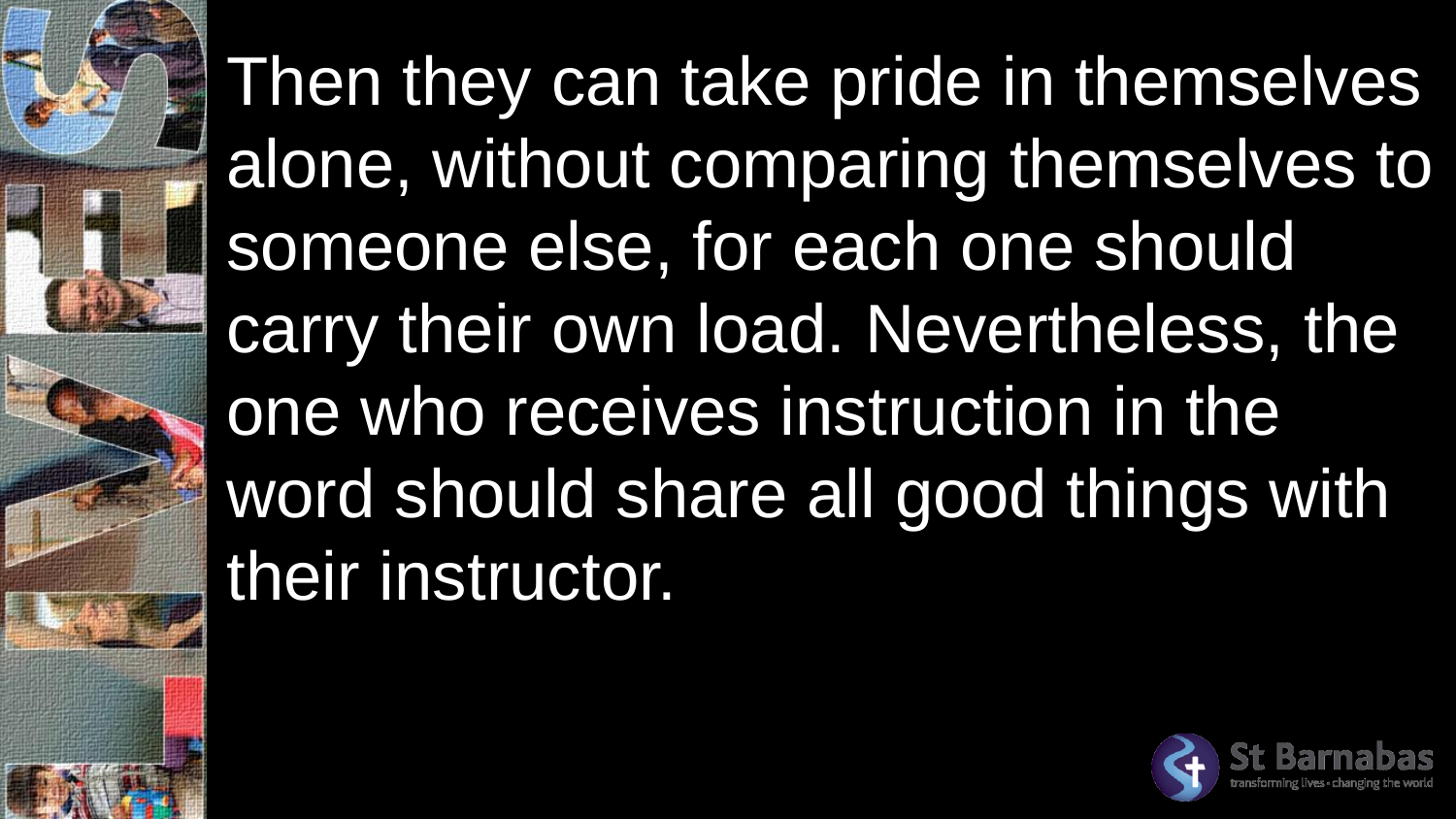Do not be deceived: God cannot be mocked. A man reaps what he sows. Whoever sows to please their flesh, from the flesh will reap destruction; whoever sows to please the Spirit, from the Spirit will reap eternal life. Let us not become weary in doing good, for at the proper time we will reap a harvest if we do not give up.

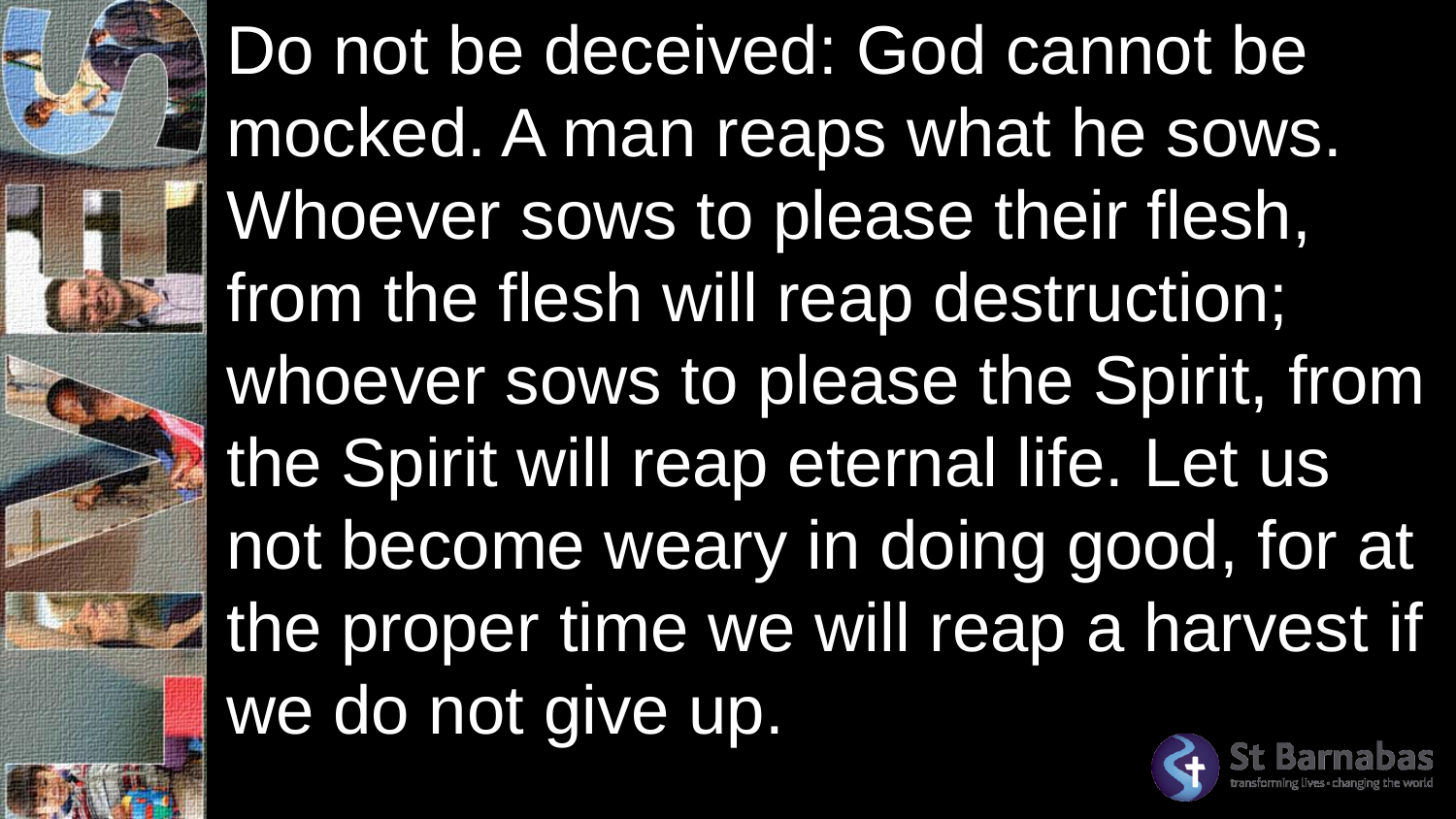Therefore, as we have opportunity, let us do good to all people, especially to those who belong to the family of believers.

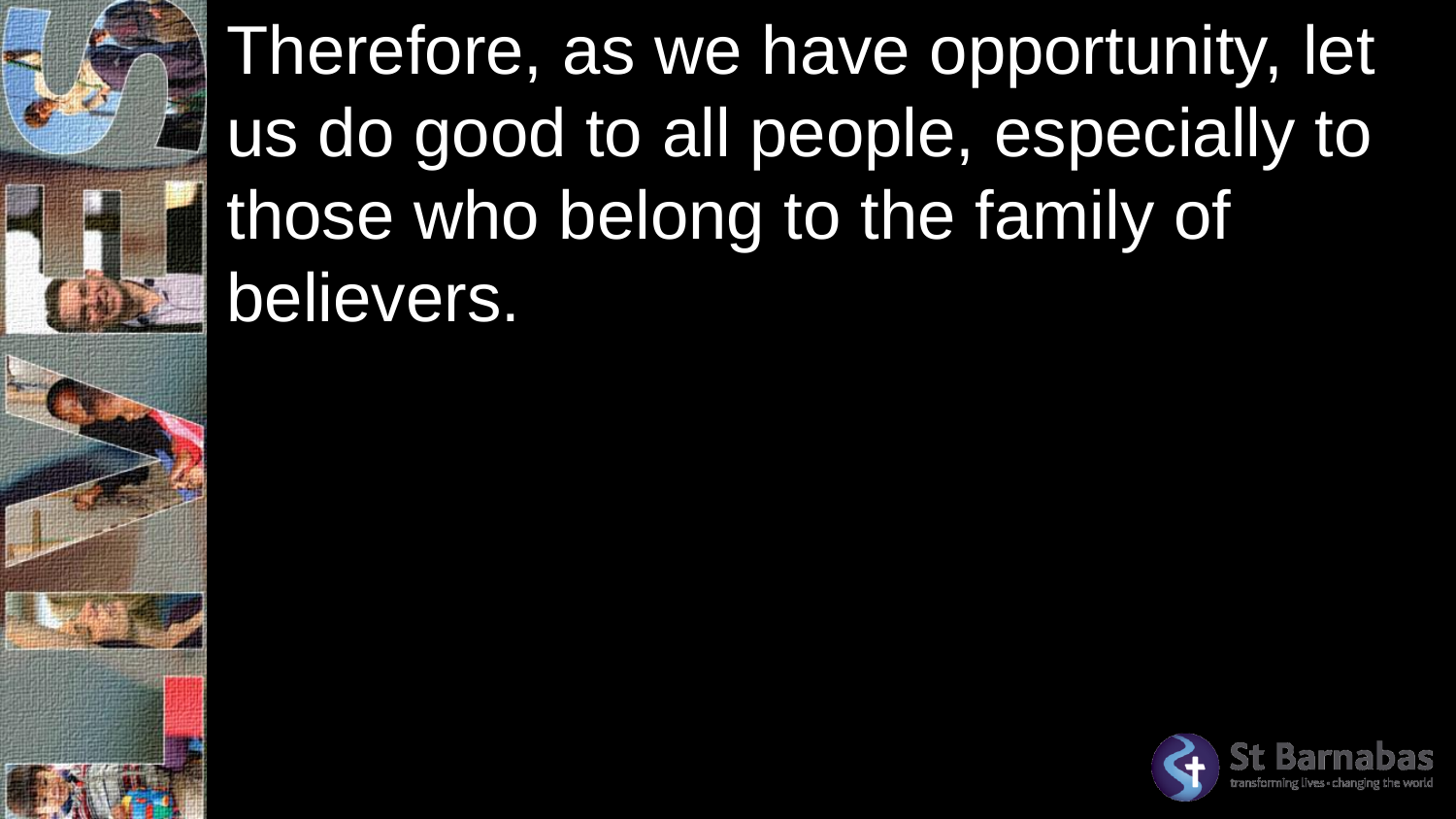# **See what large** letters I use as I write to you with my own hand!

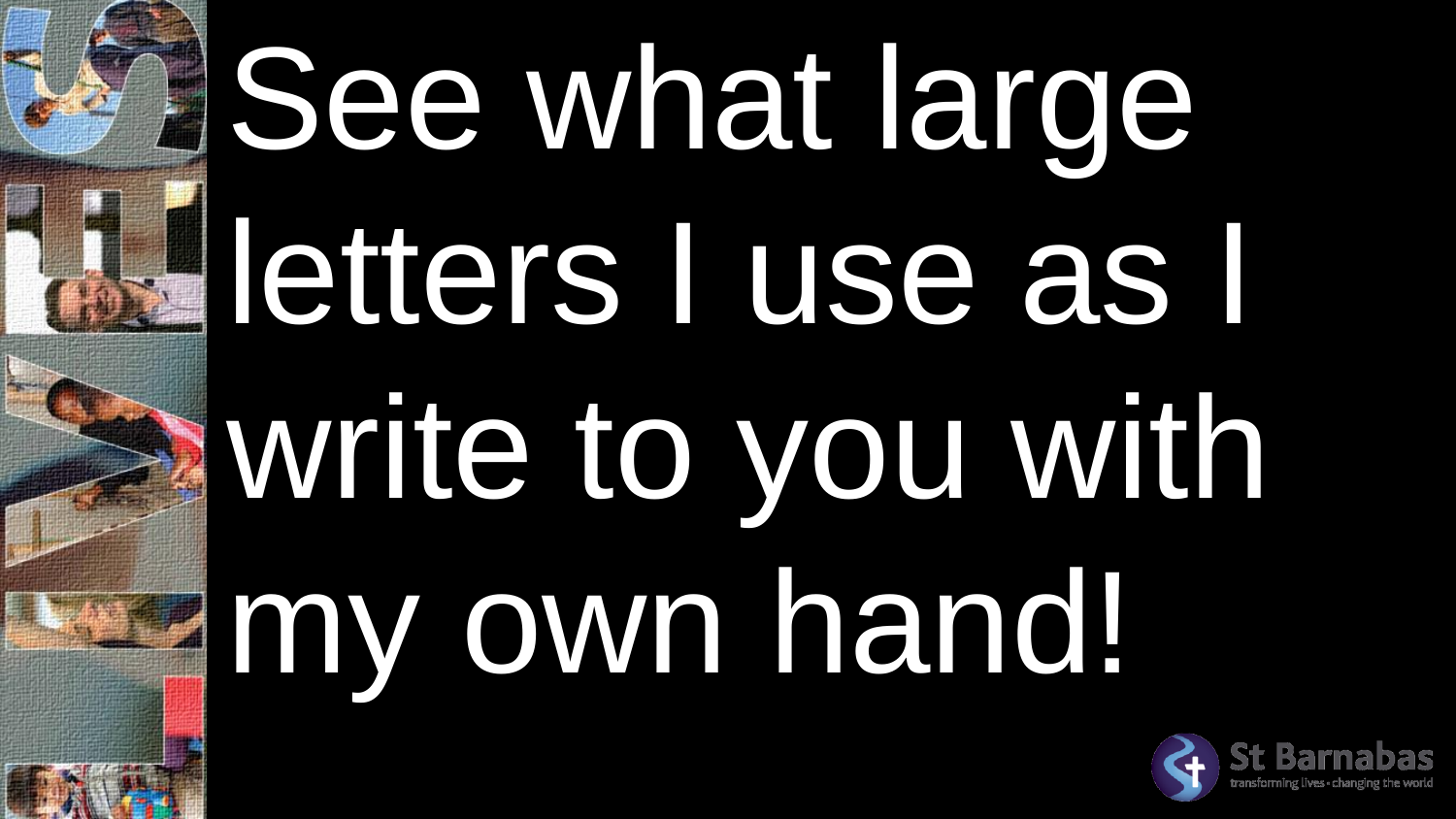Those who want to impress people by means of the flesh are trying to compel you to be circumcised. The only reason they do this is to avoid being persecuted for the cross of Christ. Not even those who are circumcised keep the law, yet they want you to be circumcised that they may boast about your circumcision in the flesh.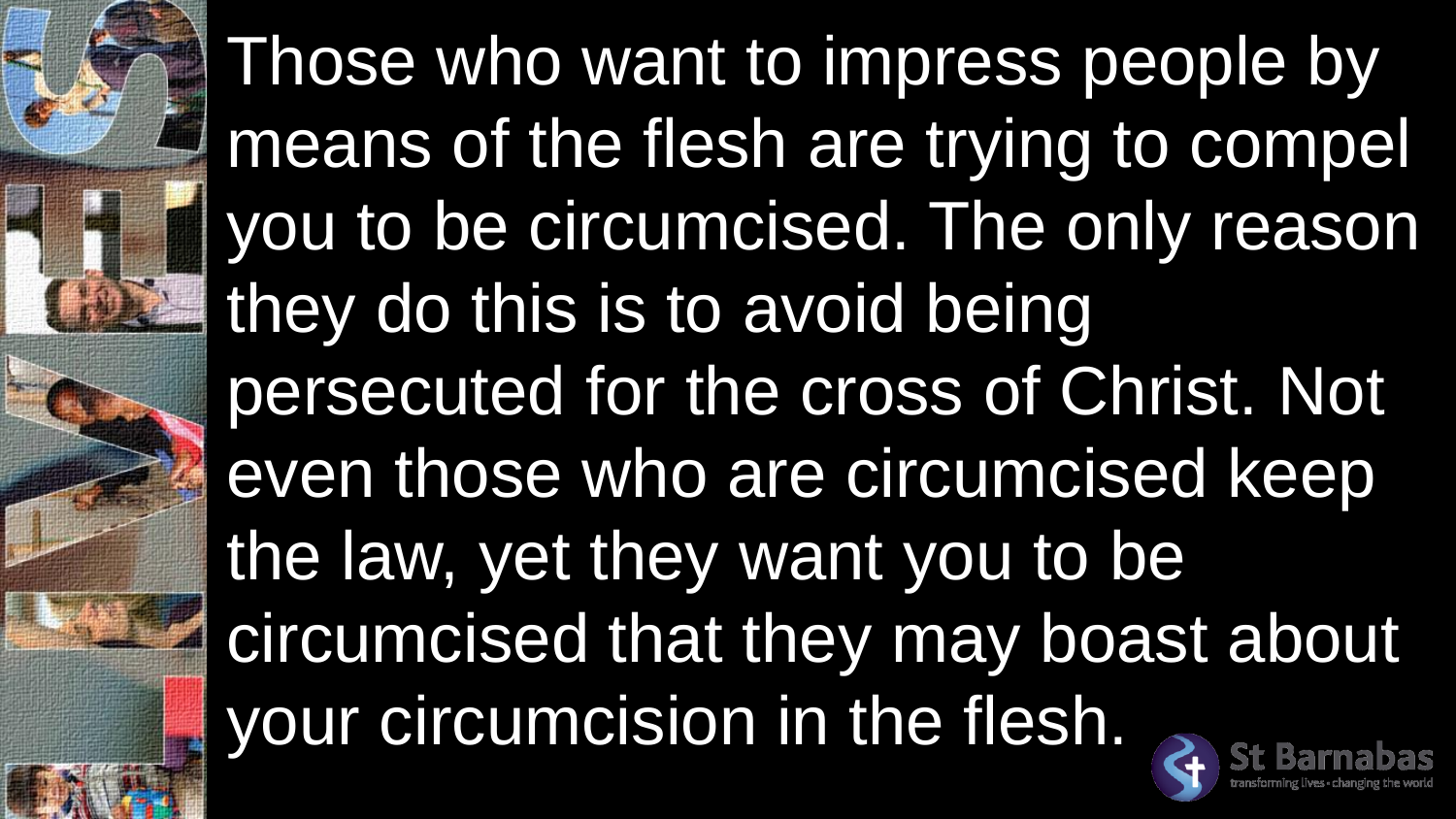May I never boast except in the cross of our Lord Jesus Christ, through which the world has been crucified to me, and I to the world. Neither circumcision nor uncircumcision means anything; what counts is the new creation. Peace and mercy to all who follow this rule – to the Israel of God.

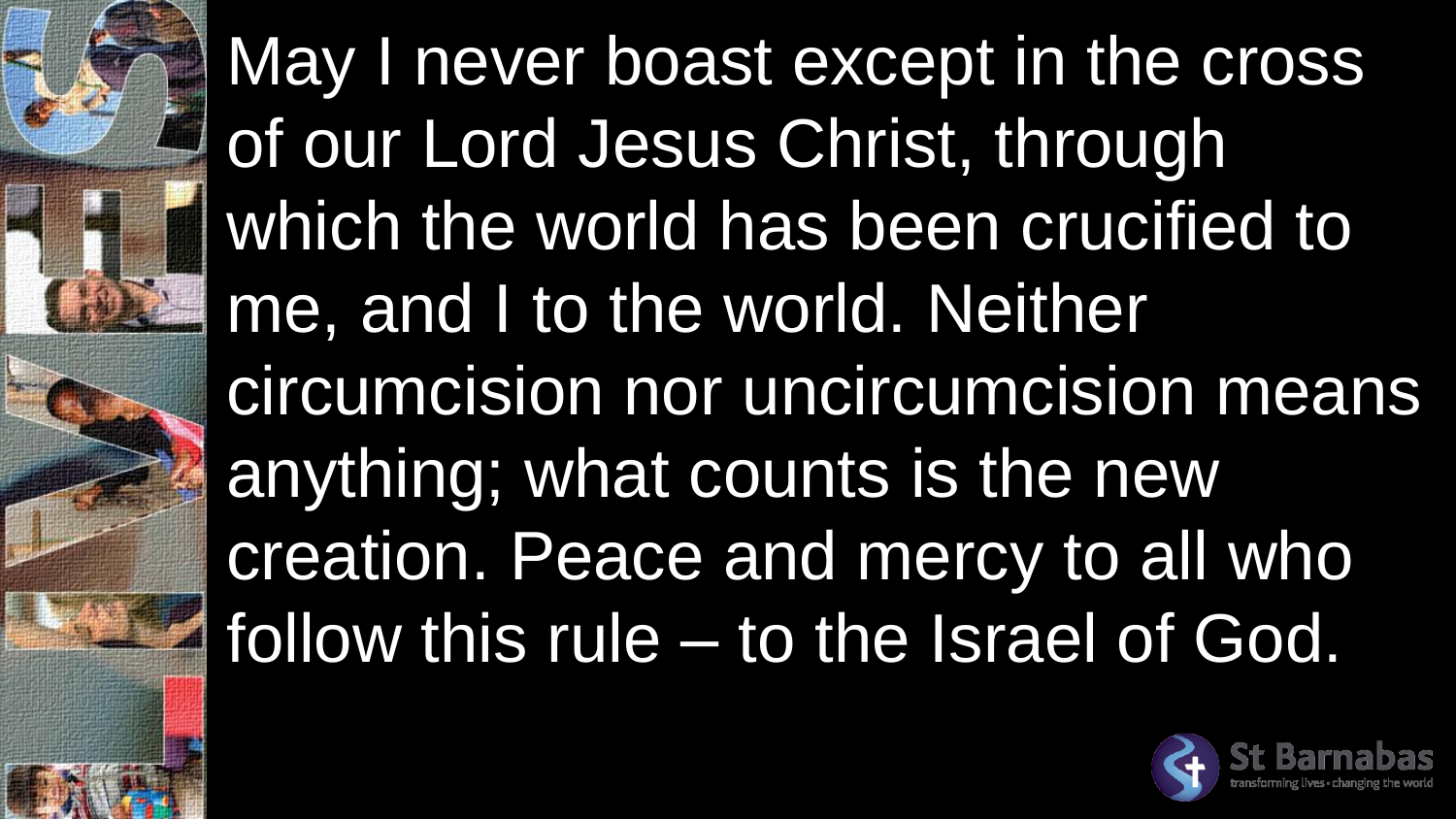From now on, let no one cause me trouble, for I bear on my body the marks of Jesus.

The grace of our Lord Jesus Christ be with your spirit, brothers and sisters.

Amen.

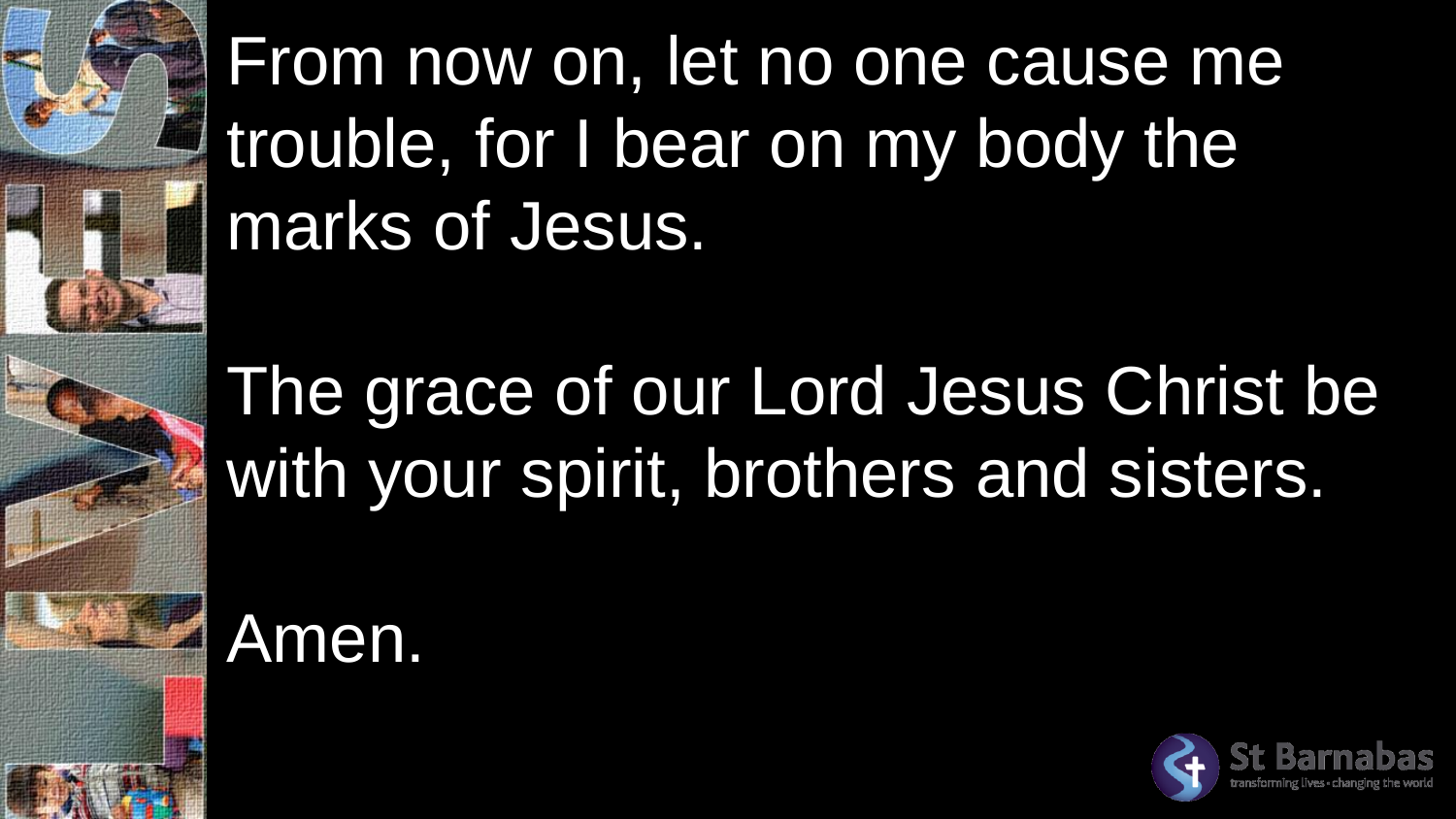## **The New Creation**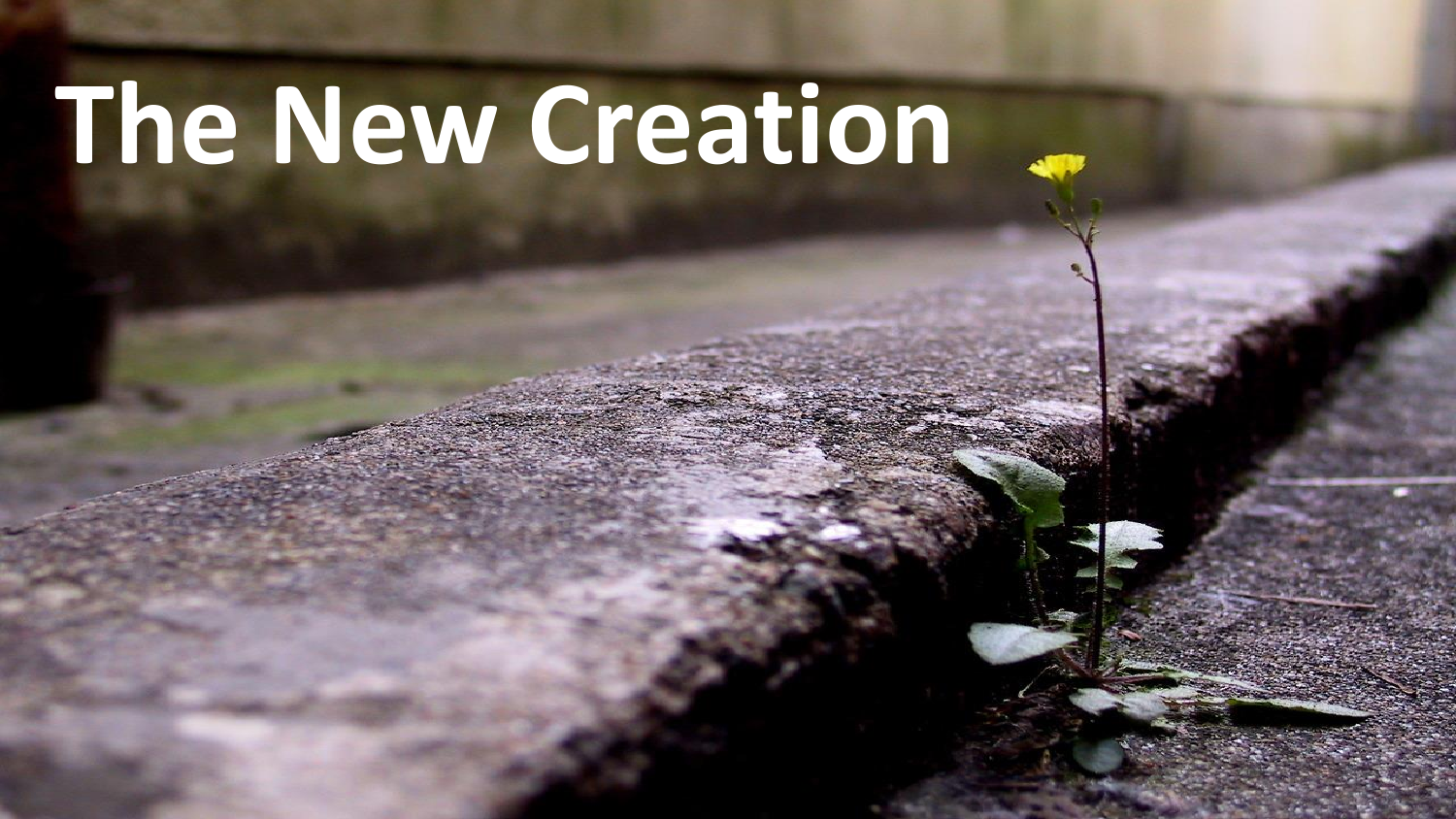



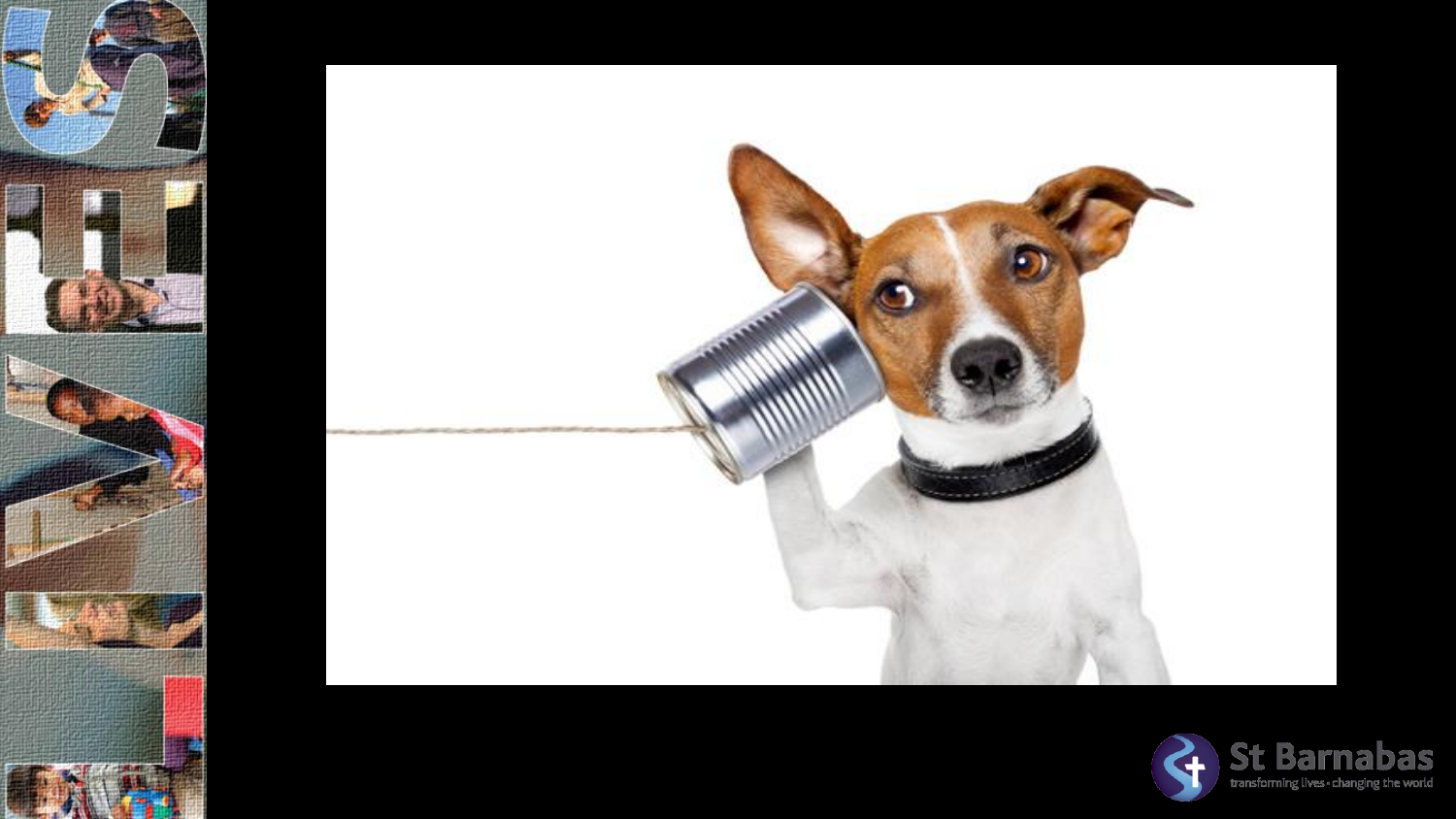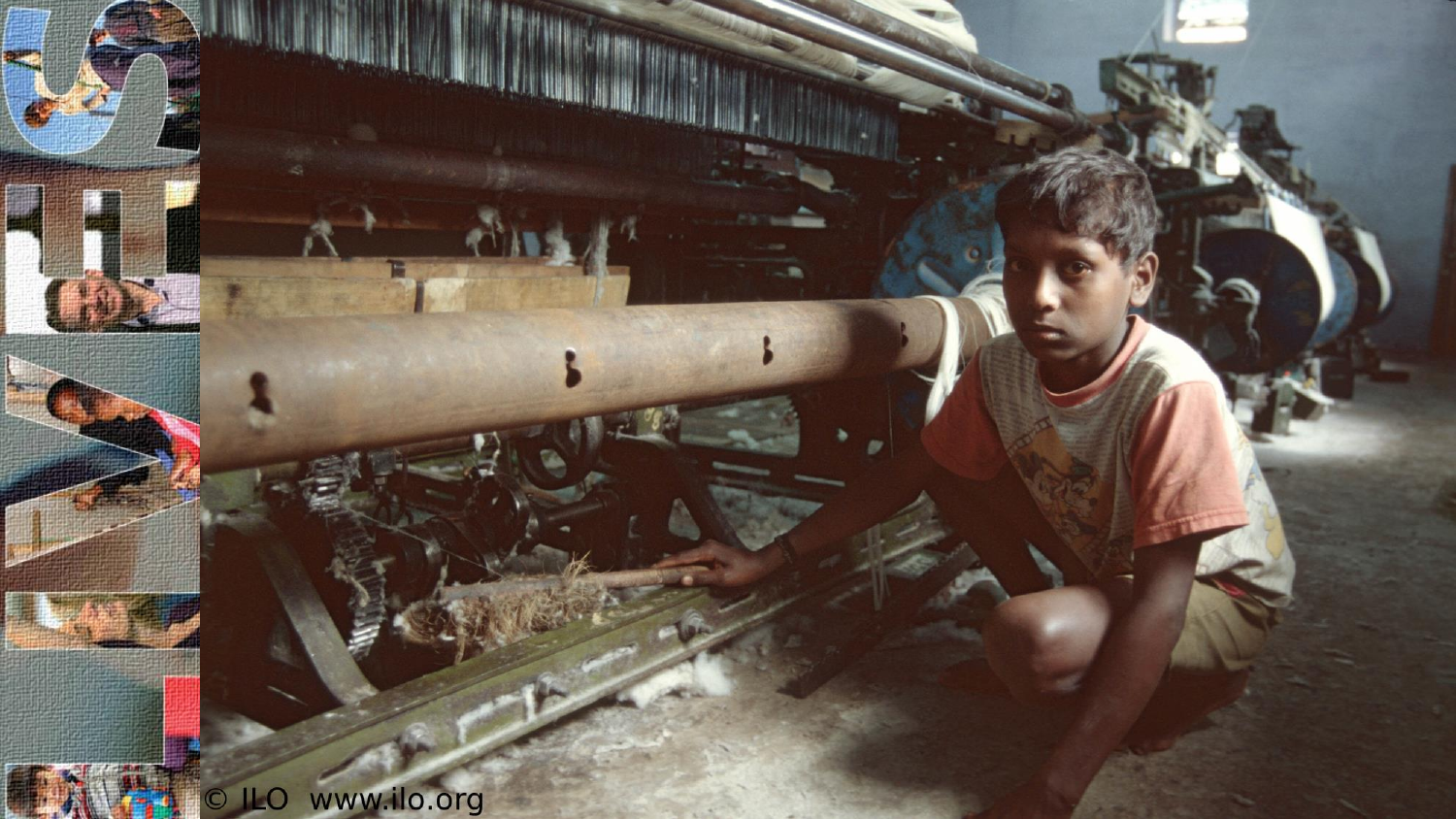

#### **Counterfeits are:**

## •**CHEAP** •**WEAK** •**ENSLAVING**

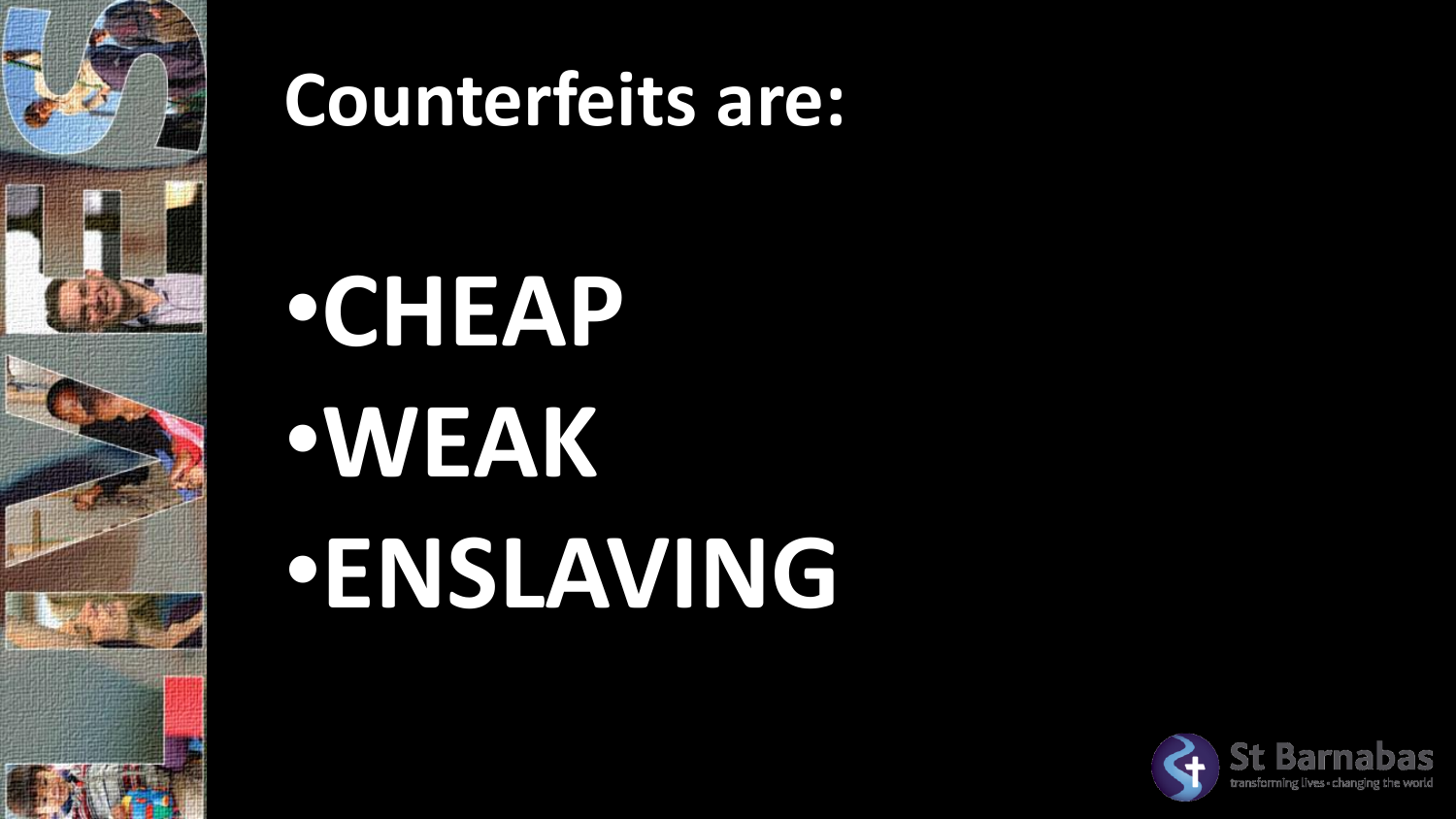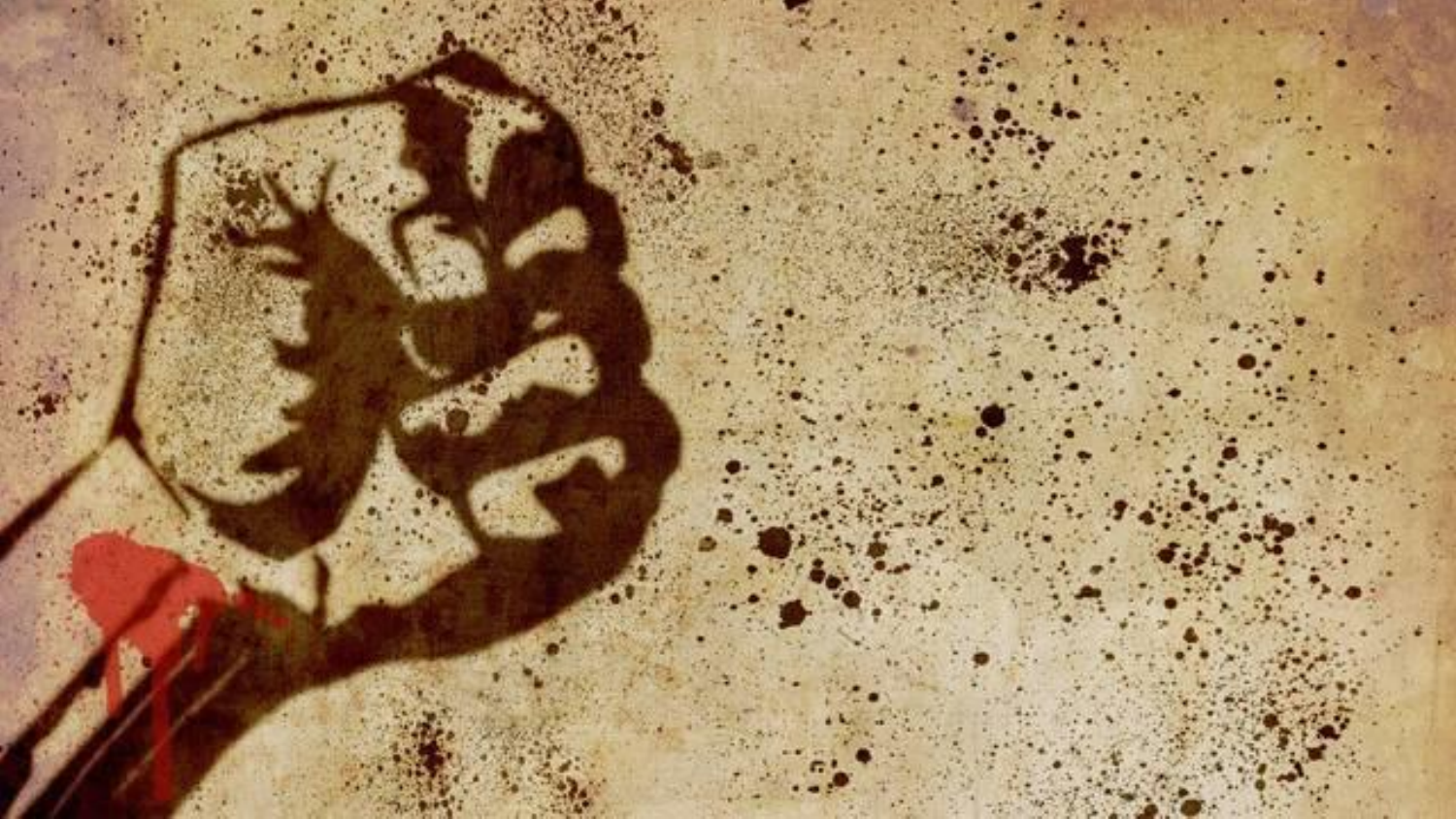'Far too long, historians have accepted the claim that the conversion of the Emperor Constantine caused the triumph of Christianity. To the contrary, he destroyed its most attractive and dynamic aspects, turning a high-intensity, grassroots movement into an arrogant institution controlled by an elite who often managed to be both brutal and lax.'

*-* Rodney Stark

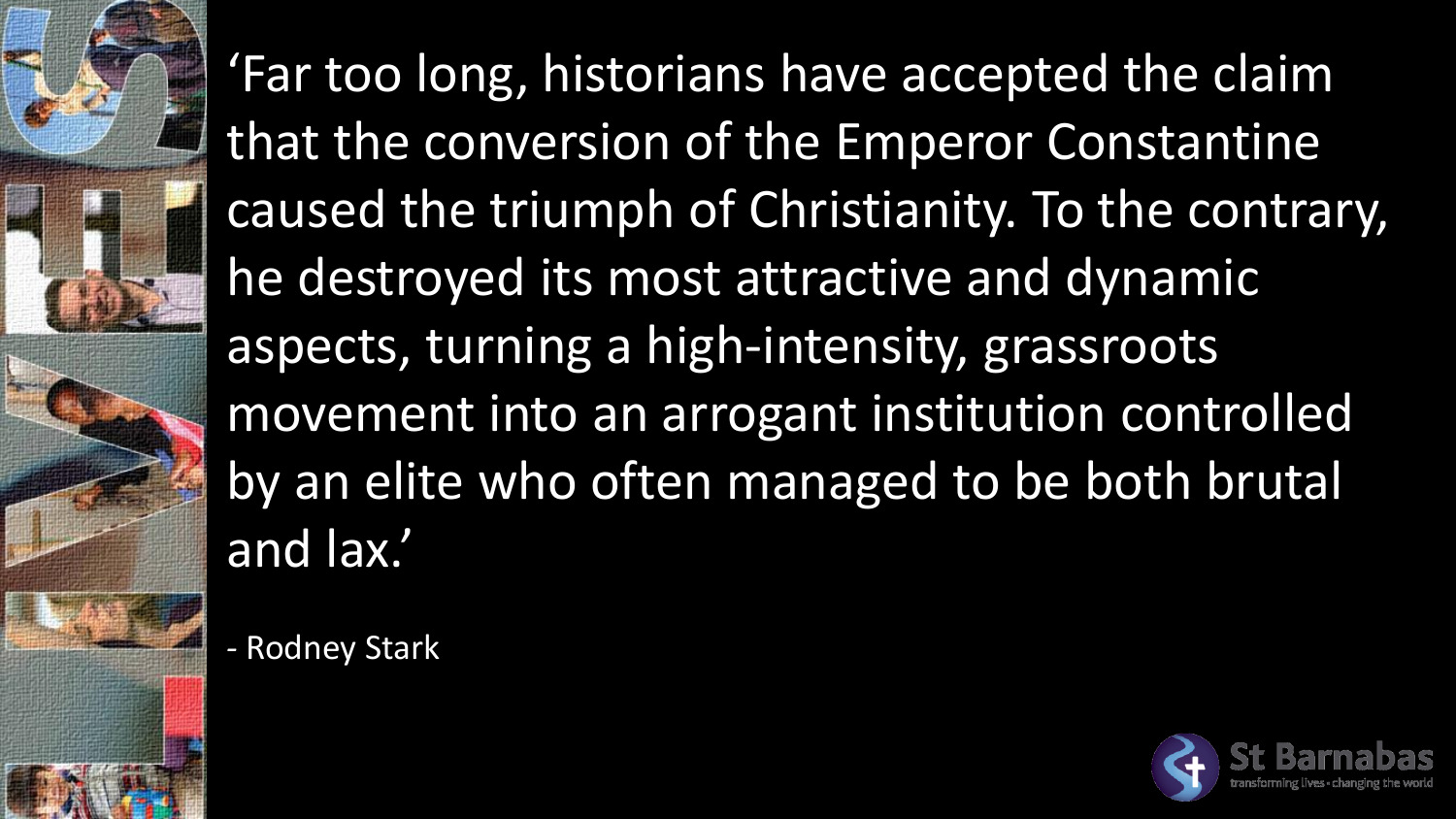#### **Restore people gently**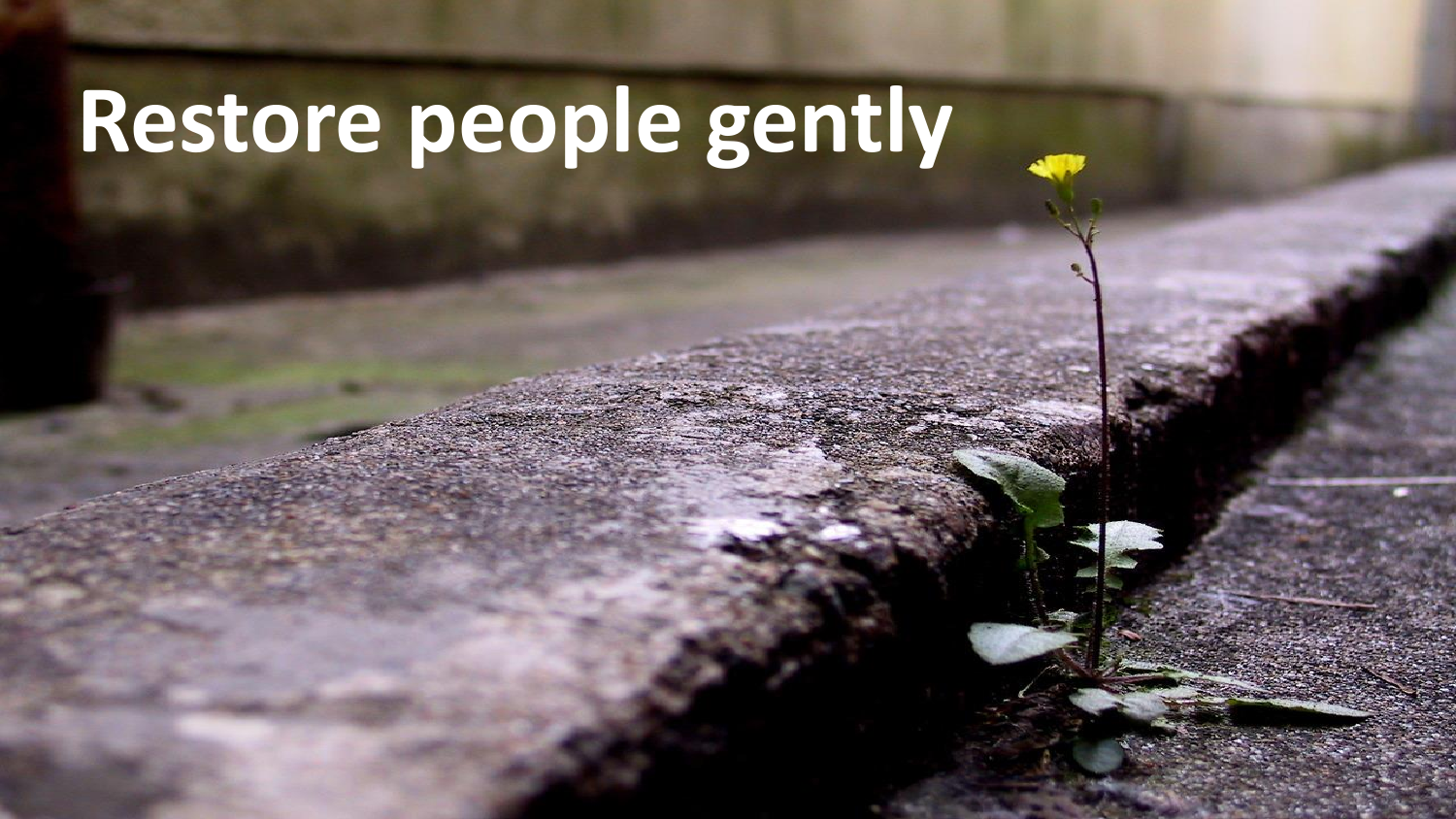#### **Carry each others burdens**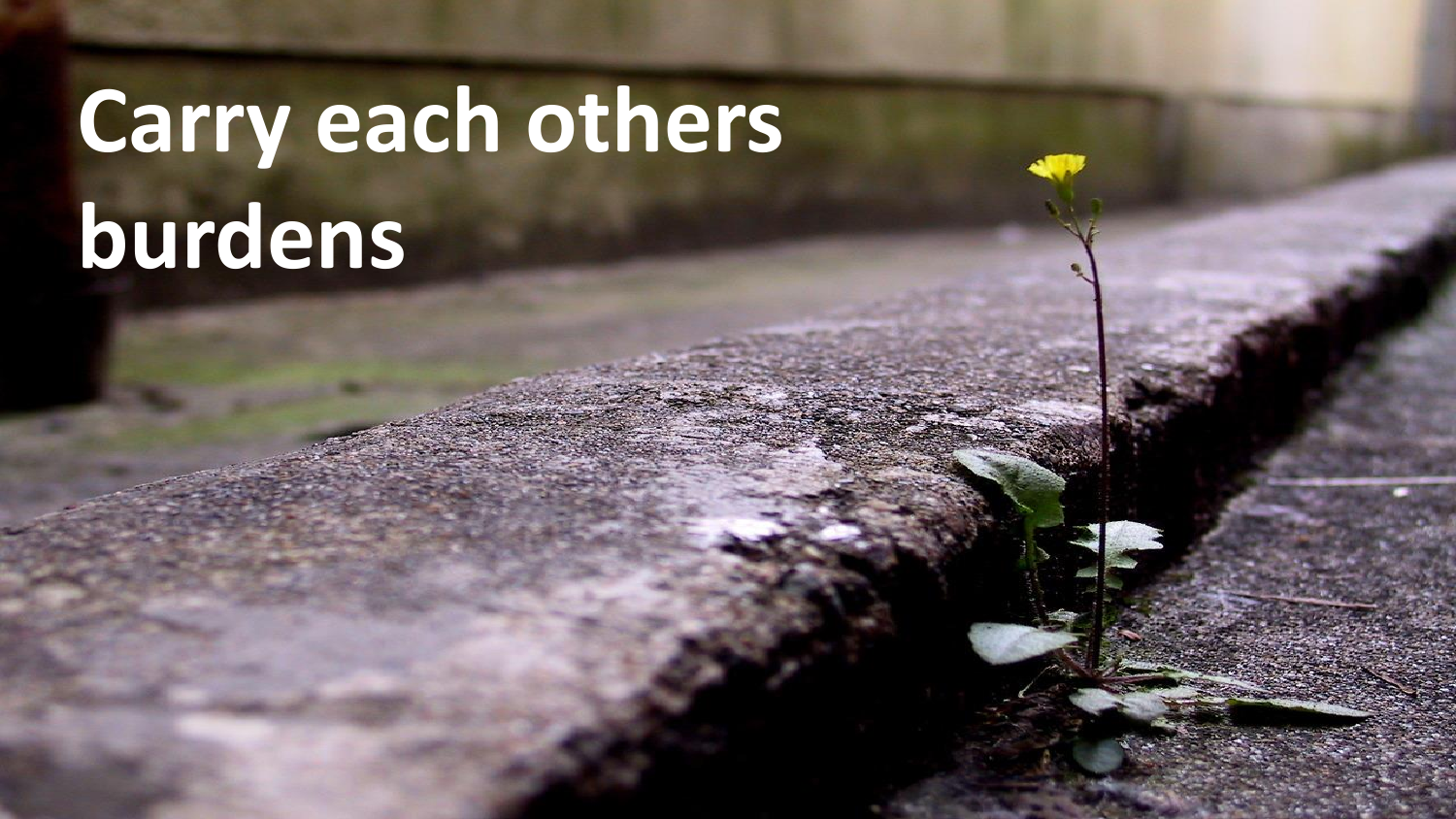#### **Don't put yourself above others**